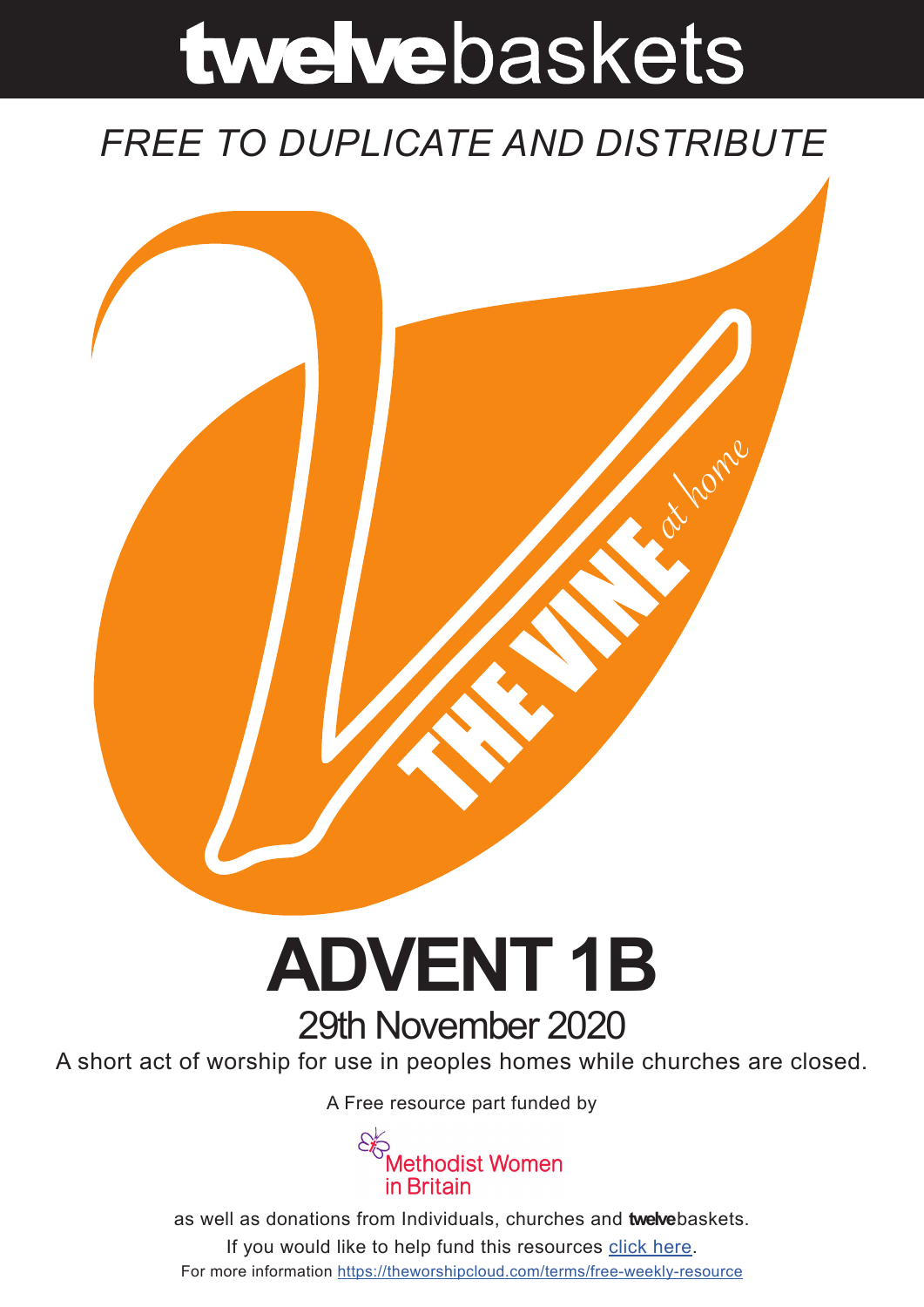#### **The Vine at Home**

#### <span id="page-1-1"></span>**Advent 1B**

#### **Call to worship**

*[Or you may wish to* [play the Vine Video](https://www.theworshipcloud.com/view/store/twelvebaskets-vine-video-hope-in-advent-the-vine-video-advent-sunday) *– Advent Hope with Jill Baker]*

The waiting begins, again. The breathing in, the holding on. Can you be patient, this advent season? Can you make space for Jesus be born again, here, today? Amen[.1](#page-1-0)

#### **Hymn: 176 STF – Like a candle flame, flickering small in our darkness -** [YouTube](https://www.youtube.com/watch?v=cZGVQKjn_V8)

#### **Opening Prayers**

*[Based on Psalm 80:1-7, 17-19 - could be offered by 2 voices, or with the bible texts on a screen].*

'Give ear, O Shepherd of Israel'

As we come to you in prayer this morning, Holy God, we ask you to listen to us – and we give thanks that you have said that you will.

'You who are enthroned upon the cherubim, shine forth!'

- Although you are full of majesty and power, yet you humble yourself and draw near to us; shine your light on our worship today we pray.

'Stir up your might and come to save us!'

In our weakness and brokenness at this time we know how much we need you; knowing that we cannot save ourselves, we call upon your strength today.

Restore us, O God; let your face shine, that we may be saved.

In our uncertainty we wonder what restoration might look like in these days, but we trust ourselves to you and ask again that you will shine on us and give us hope in the shadows.

O Lord God of hosts, how long will you be angry with your people's prayers?

- Amidst our worship we recognize that too often our lives let you down, our prayers are selfish, our compassion is cold, our witness is laughable….
- In a moment of silence we say sorry…
- *[Pause]*

<span id="page-1-0"></span> $1$  Additional prayers by Tim Baker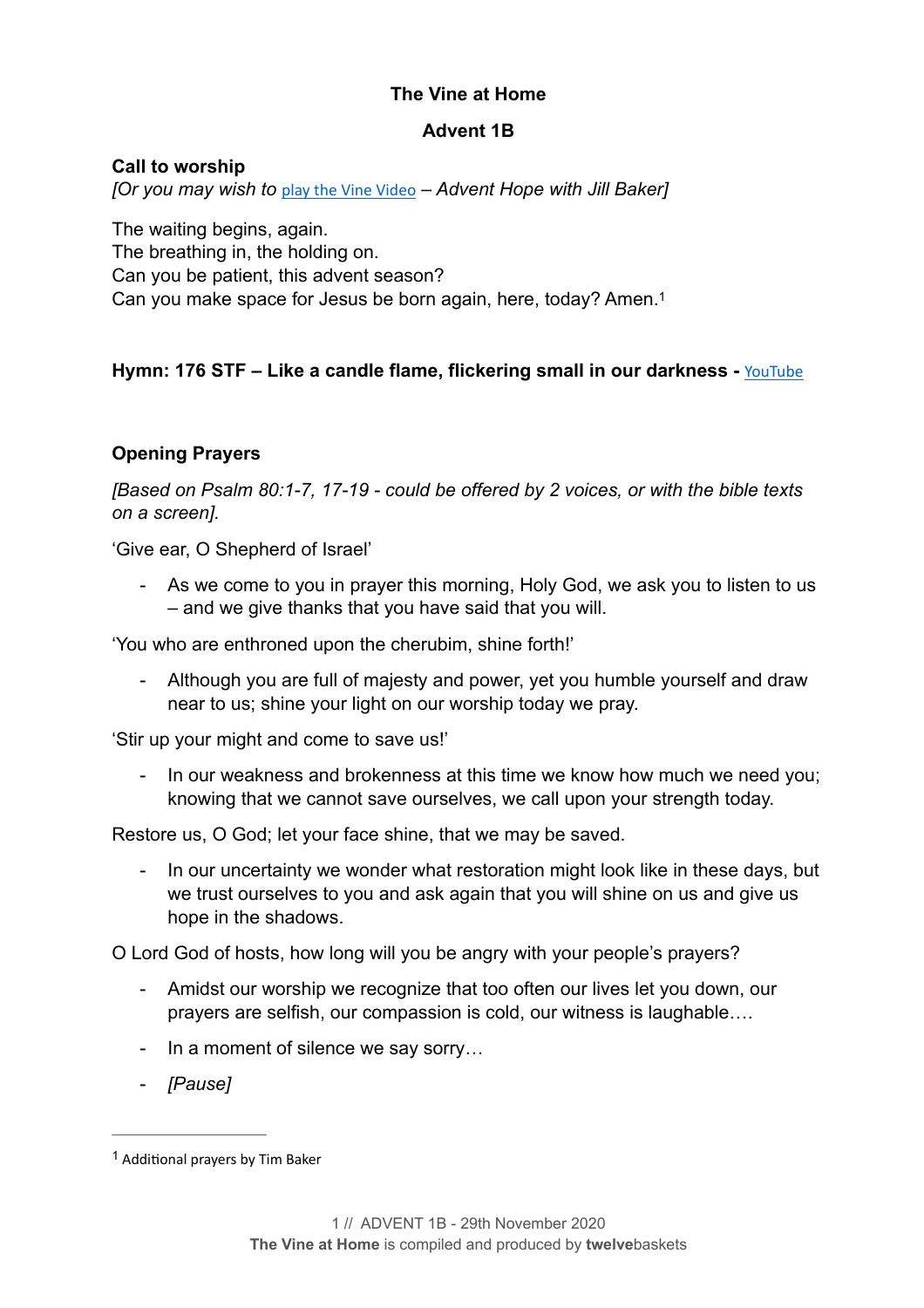- And with thankfulness we receive your forgiveness.

Restore us, O God of hosts; let your face shine, that we may be saved.

- As we call on your name this day, we pledge ourselves once more to you, O Lord God of hosts, you who have your hand upon us, you who makes us strong for yourself.
- We will never turn back from you who gives us life.
- <span id="page-2-1"></span>- Thanks be to God. Amen.*[2](#page-2-0)*
- -

#### **Let us now say the Lord's Prayer**

**Readings: Isaiah 64:1-9; -** [Click for Reading](https://www.biblegateway.com/passage/?search=Isaiah+64:1-9&version=NRSV) **1 Corinthians 1:3-9; -** [Click for Reading](https://www.biblegateway.com/passage/?search=1+Corinthians+1:3-9&version=NRSV) **Mark 13:24-37 -** [Click for Reading](https://www.biblegateway.com/passage/?search=Mark+13:24-37&version=NRSV)

#### **Reflections on the readings**

With the dawn of Advent, many of us turn our attention to our Christmas shopping list and begin thinking about buying gifts for people we love (and sometimes for people we don't!) In my experience friends and family have different approaches to this and whilst some enjoy surprises, others issue 'hints' around now, making sure I choose something they really want – indeed some have been known to send precise descriptions, including make and model number!

If I'm honest I'm not sure that approach captures the essence of this time of year. This is a time of year for surprises – even shocks! Although the annual rituals - such as Advent calendars and candles – can make it all feel familiar and cosy, it is really quite the opposite. Advent is a disruptive season!

Looking at today's readings, we can't escape that message. Isaiah appeals to God to 'tear open the heavens' (as we have already noted). He envisages the coming of God as something which makes mountains quake, brushwood burst into flame, water boil, nations tremble! God is seen to be doing 'awesome deeds that we did not expect'.

The words of Jesus recorded in Mark are even more dramatic and, yes, disruptive… the sun will be darkened, the moon will not give its light, the stars will be falling from heaven and the powers in the heavens will be shaken…

- Are you up for that this Advent?
- Isn't it all going just a little too far?

<span id="page-2-0"></span>Opening prayers written by Jill Baker *[2](#page-2-1)*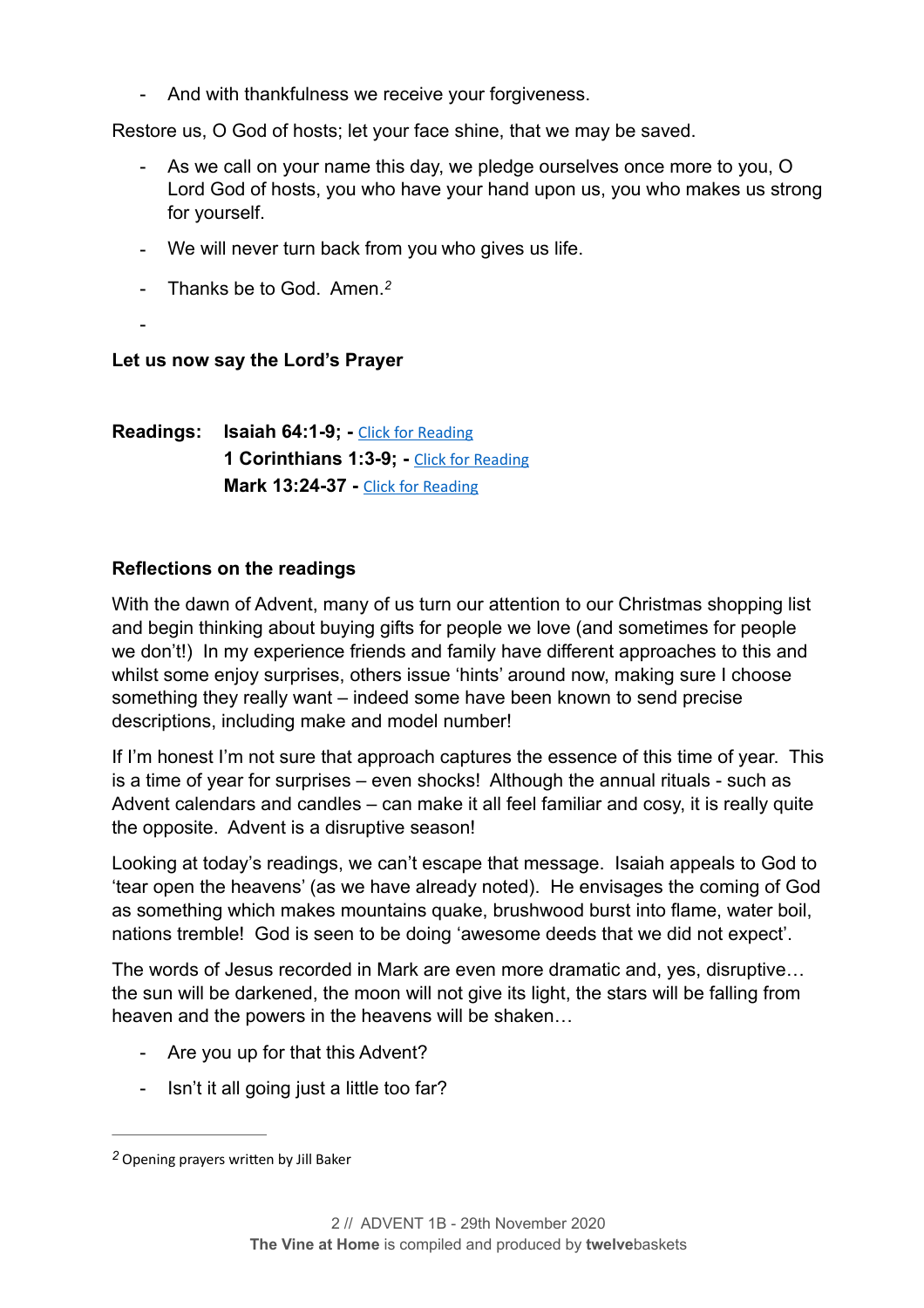- Haven't we all been shaken up enough this year by the Covid-19 pandemic and all its miserable effects on our health, our lives, our relationships, our economy?
- Aren't we longing for a soothing message of peace and hope instead of all this drama and disruption?

Amongst the many lessons we are learning from the disruption of living with a pandemic, perhaps we are realising that, whatever we do, we cannot bury our heads in the sand and hope things which we don't like will go away. Tempting as duvet days are, we have to wake up to reality sometime. In fact, that is exactly what Jesus is telling us in Mark 13. See how many different calls to action there are in these few verses:

- 'From the fig tree learn its lesson'
- 'Beware, keep alert for you do not know when the time will come'
- 'Keep awake'
- A man going on a journey 'commands the doorkeeper to be on the watch'
- 'And what I say to you I say to all: Keep awake'

It's all reminiscent of the messages we have been hearing day after day from our political leaders; Stay alert! Whilst politicians and scientific advisers are alerting us to good hygiene, to physical distancing, to protective equipment and to closed doors, why do we need to be vigilant in the Advent season?

Isaiah speaks of a context where people have stopped calling on the name of God, where 'no one attempts to take hold of you' (v7).

- At its heart this is a passage about distancing.
- In Isaiah's time, and surely in ours too, people have distanced themselves from God by doing their own thing.
- We have distanced ourselves from God by doing our own thing;
- I have distanced myself from God by doing my own thing.
- Whenever I put myself first, disregard the needs of others, fail to pay attention to the voice of God, I am inevitably putting distance between me and God, and as a result, distance between me and other people.

A sixth century monk, Dorotheos of Gaza, suggested that we are all like the spokes of a wheel of which God is the hub. As we draw closer to God, we draw closer to each other too and become community in a real sense.

It is interesting that at a time when generally we are not allowed to take hold of one another, we hear this call to take a firmer grip on God and thus come closer to one another.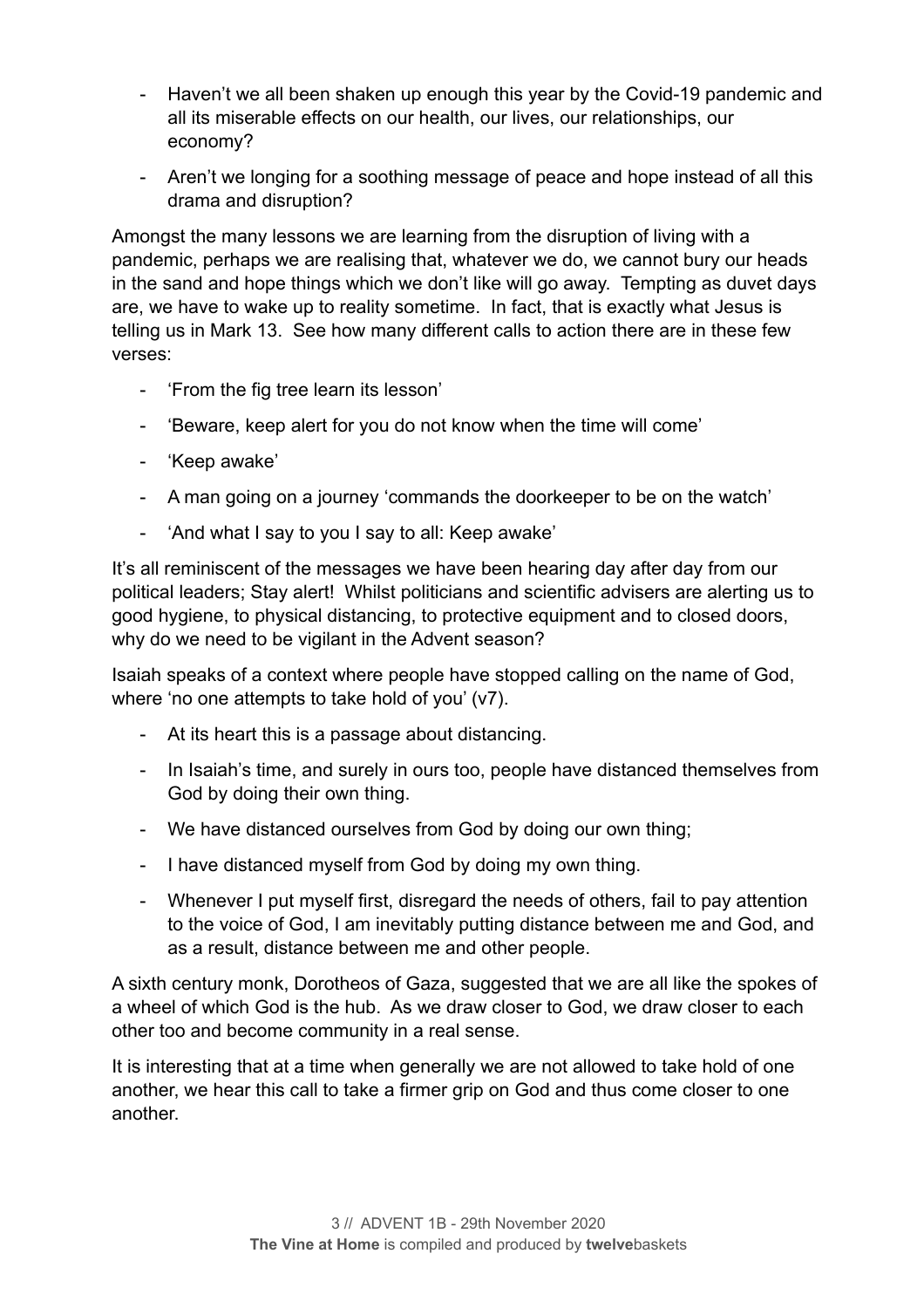That has been the way lockdown has worked for some people; with fewer distractions many have discovered that God is present, God is not distancing from us, God is real.

Meeting on Zoom or WhatsApp or Facetime or Facebook or the phone we have found we can share our own stories, our own testimonies, our day by day experience of how to be a disciple. We have grown closer to one another too.

Has that been your experience? Might that become your experience during these weeks of Advent as we prepare ourselves for God coming even closer, for God breaking into human life, not just once, two thousand years ago in Bethlehem, but again and again and again. For whilst the season of Advent is in part a season of preparation for Christmas, it has a much broader meaning in our church calendar. Advent calls upon us to be ready for Christ to come into our lives today, tomorrow, the next day AND to be on the lookout for the day when Christ will return to the world in glory and what God started, God will also finish. We don't know when that might happen, hence the message to stay awake, to be alert.

Advent is disruptive, but alongside that disruption we hold onto the grace of God of which Paul speaks in his first letter to the Corinthian church. Paul makes a promise to which we too can hold as we look for God to tear open the heavens and come to us afresh; 'God is faithful' and 'will also strengthen you to the end, so that you may be blameless on the day of our Lord Jesus Christ.' Stay alert to that – these are exciting times<sup>3</sup>

#### <span id="page-4-1"></span>**Prayers of intercession**

Advent God, you heard the cry of your people and came to the world in Jesus Christ; come near to us now as we pray:

- We pray for all affected by sickness around the world; for those who will die today of malaria, tuberculosis, cancer, Covid-19… Faithful God, **give your strength.**
- We pray for all who work to bring healing to those who are suffering in body, mind or spirit; for the NHS, for counsellors, for all who support others… Faithful God, **give your strength.**
- We pray for all who are grieving the loss of family and friends; for those who feel helpless, powerless, guilty, distraught… Faithful God, **give your strength.**
- We pray for all who are caught up in situations of violence; for those in lands where war is raging, for those in homes where abuse takes place… Faithful God, **give your strength.**
- We pray for all who have lost their way in life; for those contemplating suicide, for those who don't know which way to turn, for young people confused by these strange times… Faithful God, **give your strength.**

<span id="page-4-0"></span><sup>&</sup>lt;sup>[3](#page-4-1)</sup> Reflection written by Jill